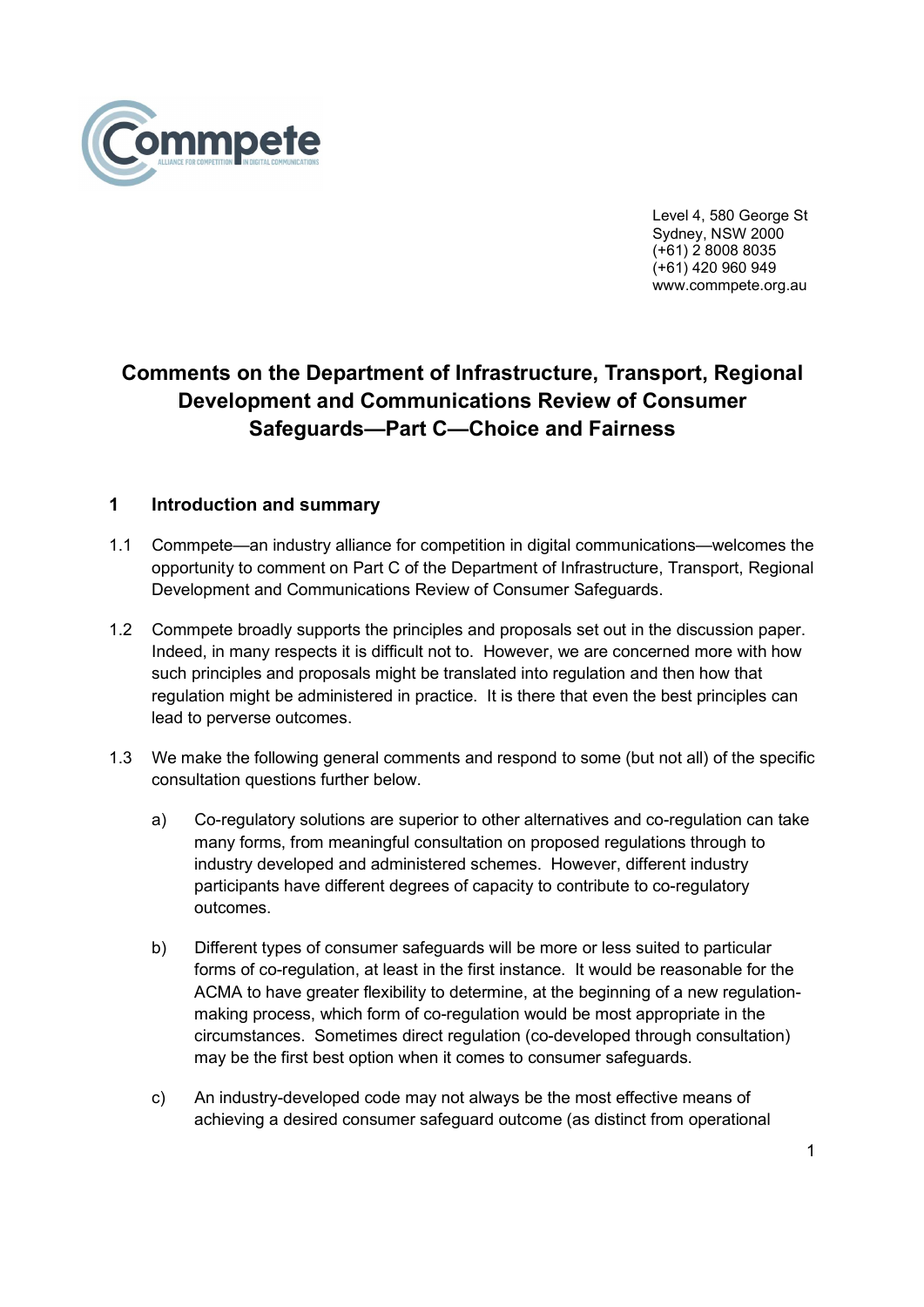

matters), particularly if the safeguard involves a need for obligations that are largely borne by incumbents but which largely benefit challengers. For example, the time taken to effect local number portability—specifically, Category C complex ports under the terms of the industry code have not seen any meaningfully improvement or tightening since they were first developed over 20 years ago because the burden principally falls on Telstra while the benefit accrues principally to consumers. A coregulatory process that is dependent on consensus has not been able to achieve improvements to these outcomes despite the efficient switching processes having clear benefits for consumers and competition more generally. To accommodate such circumstances, greater flexibility should be available to the ACMA to declare and address specific deficiencies in industry-developed codes without necessarily disturbing the rest of the code.

d) Any greater flexibility or discretion given to the ACMA should be accompanied by measures that promote greater accountability.

# 2 On Proposal 1

Telecommunications-specific consumer protection rules should cover essential matters between consumers (including small businesses) and their communications providers.

- Both the economy-wide ACL and communications-specific consumer protections should continue to apply to the communications industry.
- Telecommunications-specific rules should provide protections for public interest matters and where there are limited market/commercial incentives for good service/fair treatment, for example, ethical sales practices, customer service and financial hardship.
- Telecommunications-specific rules should reflect key values and safeguards and address key risks to consumers/small business.
- Reform should result in a clearer and targeted set of rules and provide certainty for industry, consumers and small business and support enforcement.

#### This proposal is based on the following principles:

Principle 1: Rules are needed to drive customer-focused behaviour where market/commercial incentives are weak.

> Market/commercial incentives are likely to be weak where a customer has already signed up to a contract. In areas like sales practices, financial hardship and customer transfers, commercial incentives and/or competitive pressures are not always aligned to customer needs.

**Principle 2:** Consumers should be treated fairly and in good faith by providers.

Consumers should be able to exercise informed choice and consent; products and services should perform as promised; issues should be resolved quickly; and all parties in the supply chain should work together and individually to deliver consumer outcomes.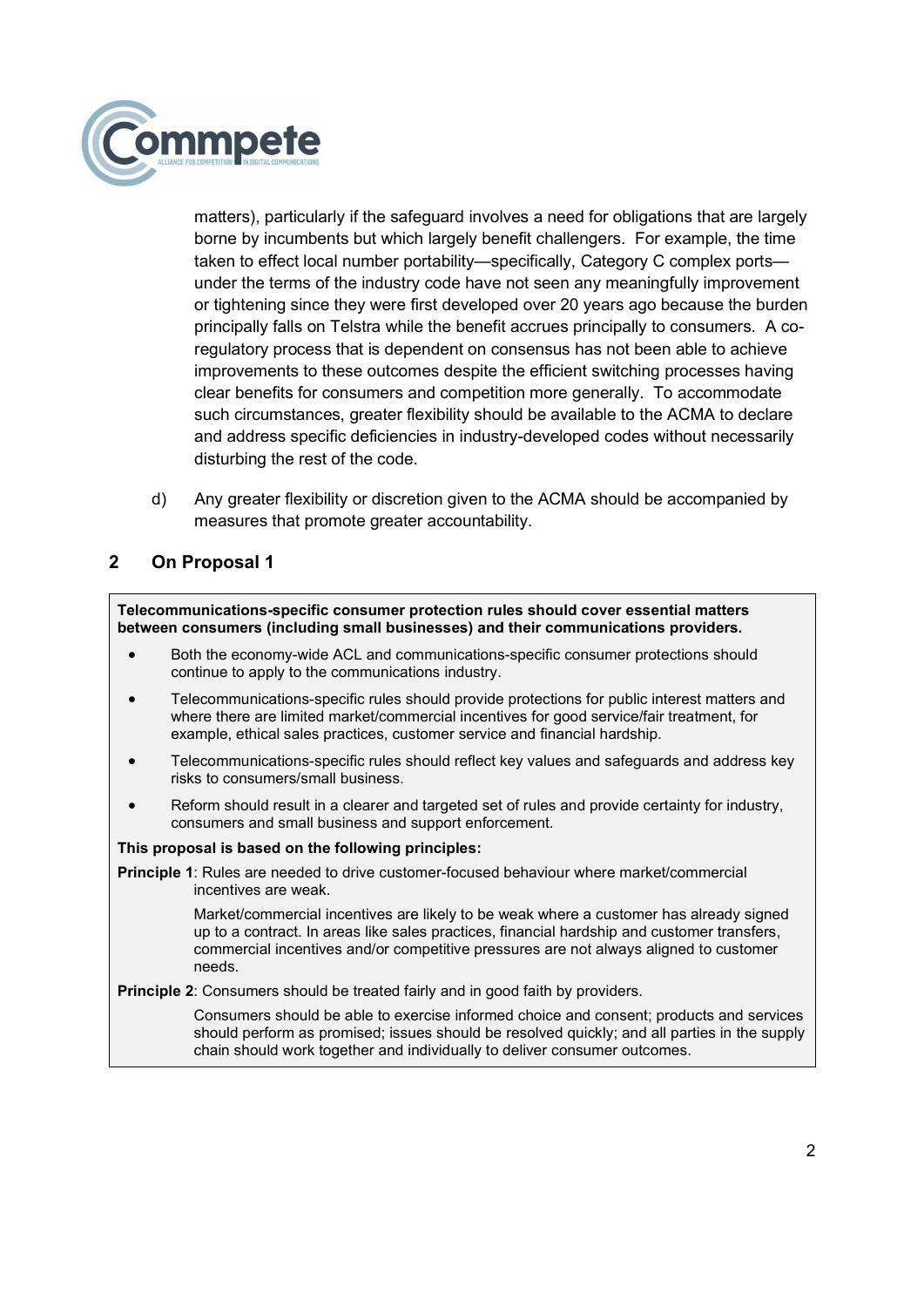

- 2.1 The proposal seems reasonable, provided that a relatively broad perspective needs to be taken on what might be essential matters, including matters that are so closely related to essential matters that they need to be included in the same instrument.
- 2.2 Both the economy-wide ACL and communications-specific consumer protections should continue to apply to the communications industry.
- 2.3 Telecommunications-specific rules should provide protections for public interest matters and where there are limited market/commercial incentives for good service/fair treatment, for example, ethical sales practices, customer service and financial hardship. However, the ACMA (rather than the Minister) should be given a substantial discretion to determine whether there are or might be limited market/commercial incentives for good service, and be encouraged to take a sceptical view on whether those incentives will work across the full range of retail service providers. Since the protections are essential, they are essential for all consumers and should not be dependent on switching to other, more consumer-responsive service providers.
- 2.4 Telecommunications-specific rules should reflect key values and safeguards and address key risks to consumers/small business.
- 2.5 Reform should result in a clearer and targeted set of rules and provide certainty for industry, consumers and small business and support enforcement.
	- 1. What are the essential consumer protection matters that should be covered by the rules? Part 6 (section 113) of the Tel Act lists a range of matters that may be dealt with by industry codes and standards. The TCP Code covers some but not all of those matters. Are these the right starting points?
- 2.6 Yes, these are the right starting points.
	- 2. Do the existing consumer protection rules governing the retail relationship e.g. in the TCP Code and various standards and service provider determinations need to be redesigned, or are new rules required, to address increasingly complex supply chains? If so, why?
- 2.7 The relationship needs to be considered in the light of more complex industry supply chains, but with the clear proviso that the consumer should not have to bear the burden of or negotiate the complexity. A consumer should be able to hold his/her retail service provider to account on all obligations, and it is for that service provider to have recourse, separately, along the supply chain. Wholesalers must be directly accountable to retailers for their contribution to the consumer service. Some typical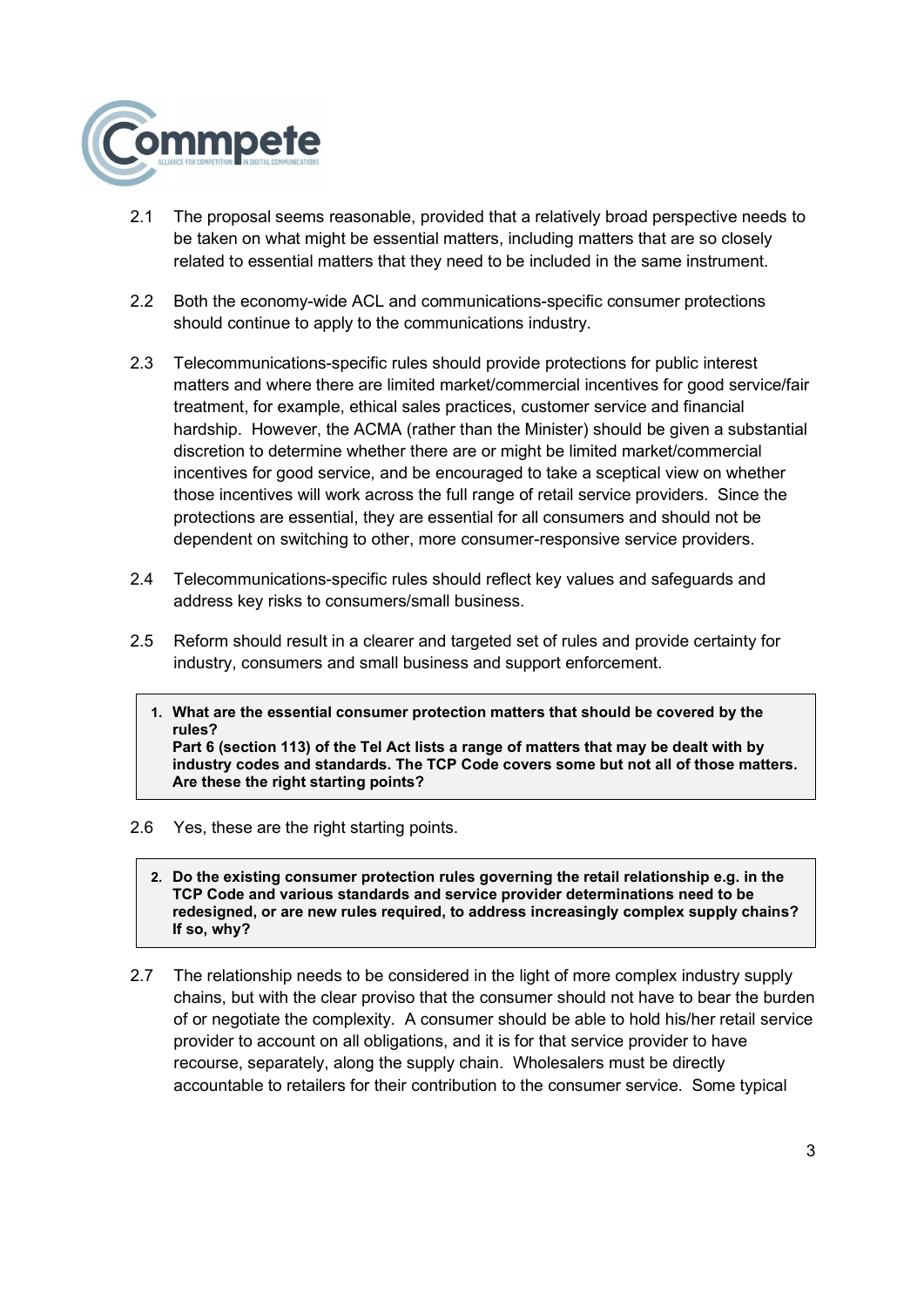

aspects of the relationships within the supply chain might well be covered by industry codes since they are best worked through within the forums of the industry itself.

## 3. To what extent should third parties such as communication 'apps' providers be captured by any new rules, and why?

2.8 In principle, consumer protections that apply to carrier service providers should apply to communications 'apps' providers, however legislative changes would be needed and a range of other considerations taken into account. For those reasons, the matter ought to be made subject to as separate review process and might be considered in conjunction with the ACCC's new platform services division.

# 3 On Proposal 2

The telecommunications consumer protection rule-making process should be reformed to improve its effectiveness.

- The industry code-making process could be strengthened. For example:
	- o the triggers for ACMA to request and/or register a code could be changed
	- o more flexibility could be provided to ACMA in setting timeframes for code development
	- o the test for code registration could be strengthened
	- $\circ$  the period of time a code must be registered before ACMA can request that code deficiencies be remedied could be reduced; and
	- $\circ$  ACMA could be given the ability to make a standard where no code had been requested or an existing code found to be deficient.
	- Alternatively (or in addition), ACMA or the Minister could develop essential consumer protection rules through direct regulation.
		- $\circ$  Industry codes would continue to be used, but would focus on providing guidance to industry on secondary, process and technical matters.

## This proposal is based on the following principle:

Principle 3: The rule-making process should be timely, efficient, enable a wide range of views to be considered and produce clear, targeted rules.

> The rule-making process will be less effective if it is unable to address emerging issues quickly, is overly burdensome for participants, and is unable to effectively balance/resolve contested issues and provide clarity for industry and consumers.

- 3.1 The code-making process should be strengthened by implementing all of the changes listed under the proposal. In particular:
	- a) The trigger for an ACMA request should be left to the ACMA's discretion based on its assessment that a code might materially improve the welfare of consumers in the sector – this being a low bar that is not intended to be reviewed, even though, as in the case of all decisions, the ACMA should be required to publish its reasons with the request.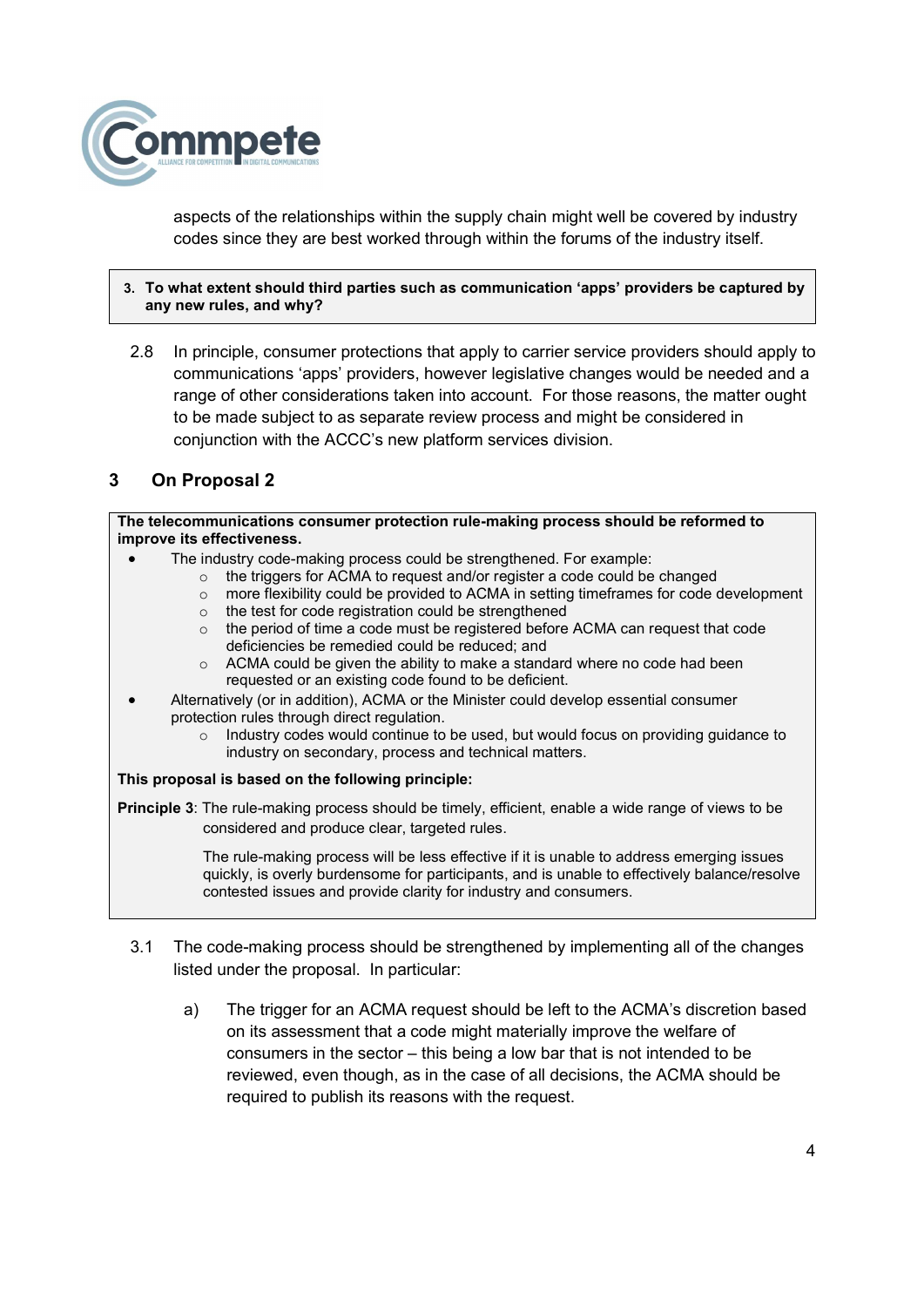

- b) The ACMA should be enabled to specify any timeframe that appears to it to be desirable and practicable. It should not be required to formally consult the industry on the matter of timeframes but would be encouraged to do so in an informal and efficient manner. The industry can always push back if a request is clearly not able to be entertained – and can always do this effectively by not agreeing with the request and not making the code.
- c) It depends on what strengthening means here presumably to make it easier for the ACMA not to register a code if it believes refusal to register to be the most appropriate consumer-beneficial course. The ACMA should not be subject to a high bar in refusing to register a code. Basically, ACMA should be able to take into account all objectives associated with sector development and consumer protection that it was established to progress, and to give them the weighting that it considers appropriate when deciding whether or not to register a code. As noted elsewhere in this response, other additional powers in relation to code amendments and mandating of code compliance would serve to increase the discretion that ACMA should have in registration and also change the consequences of registration. For example, it may be that ACMA would want to register a less than perfect code so that it can immediately, under the additional powers proposed in this document, make arrangements for desirable amendments.
- d) The period for changes should be reduced ideally to zero so that the benefits of a code might be achieved as soon as possible, even if some sections need to be subject to a direction to amend or suspended pending amendment.
- e) The ACMA should be given the ability to make a standard where no code had been requested or an existing code found to be deficient. The current arrangement is too conditional on showing that actual problems have arisen. No weight is given to assessment of needs in anticipation of issues, as would be the case in a genuinely risk-based approach.
- 3.2 The ACMA (but not the Minister) should have the potential to develop, where necessary, essential consumer protection rules through direct regulation. But this should be additional to improvements in code-making, not an alternative to such improvements.

## 1. What role should direct regulation, industry codes and guidelines play in a revised safeguards framework?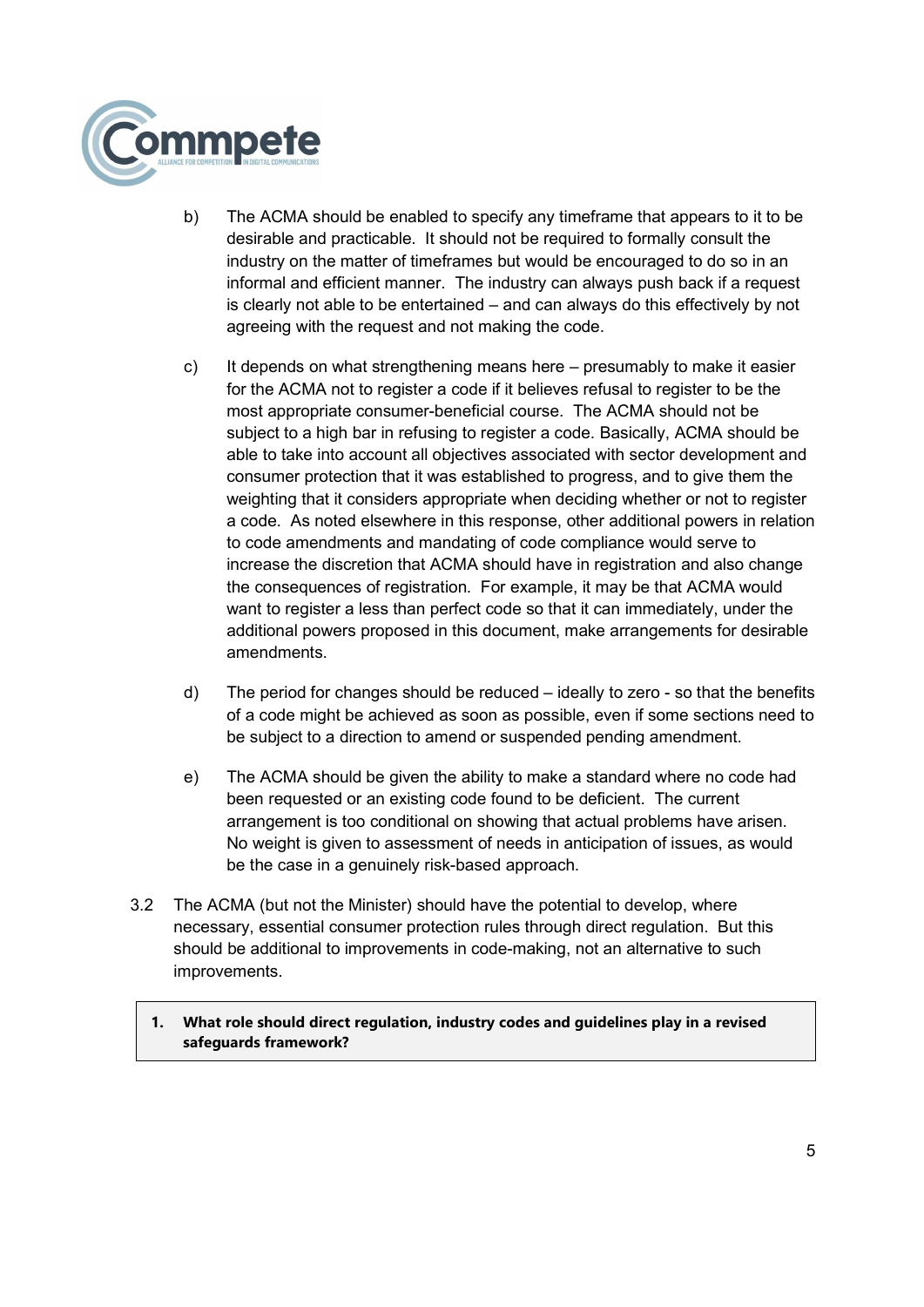

- 3.3 Direct regulation, industry codes and guidelines should all have a role to play in a revised safeguards framework. However, the role for direct regulation may need to be greater, with direct regulation being the default option and the appropriate choice when essential consumer safeguards are involved. Direct regulation should always be accompanied by public consultation processes that give interested parties an opportunity to influence final outcomes appropriately.
- 3.4 However, there is a challenge to be managed here. Markets often evolve quicker than direct regulation can respond and there are many examples where rules—in seeking clarity—rush to establish specific targets / metrics which incentivise some service providers to "game" said targets / metrics in ways that undermine the very spirit of those rules (Goodhart's law). As such, where direct regulation is adopted, it should begin by setting strong, clear conceptual principles in the first instance, which should later be supported by codification as needed (e.g. through the use of industry codes for further guidance on secondary process and technical matters).

## 3. Are current constraints on ACMA's power to make industry standards regulating consumer safeguards appropriate?

3.5 No, current constraints on ACMA's power to make industry standards regulating consumer safeguards are inappropriate because they are unreasonably conditional on flaws becoming apparent in codes. ACMA should have the power to make industry standards if it sees fit having regard to all of the objectives of the legislation and its own assessment of need. Clearly it would need to give reasons and have regard to codes and direct regulation that is current in the area of concern.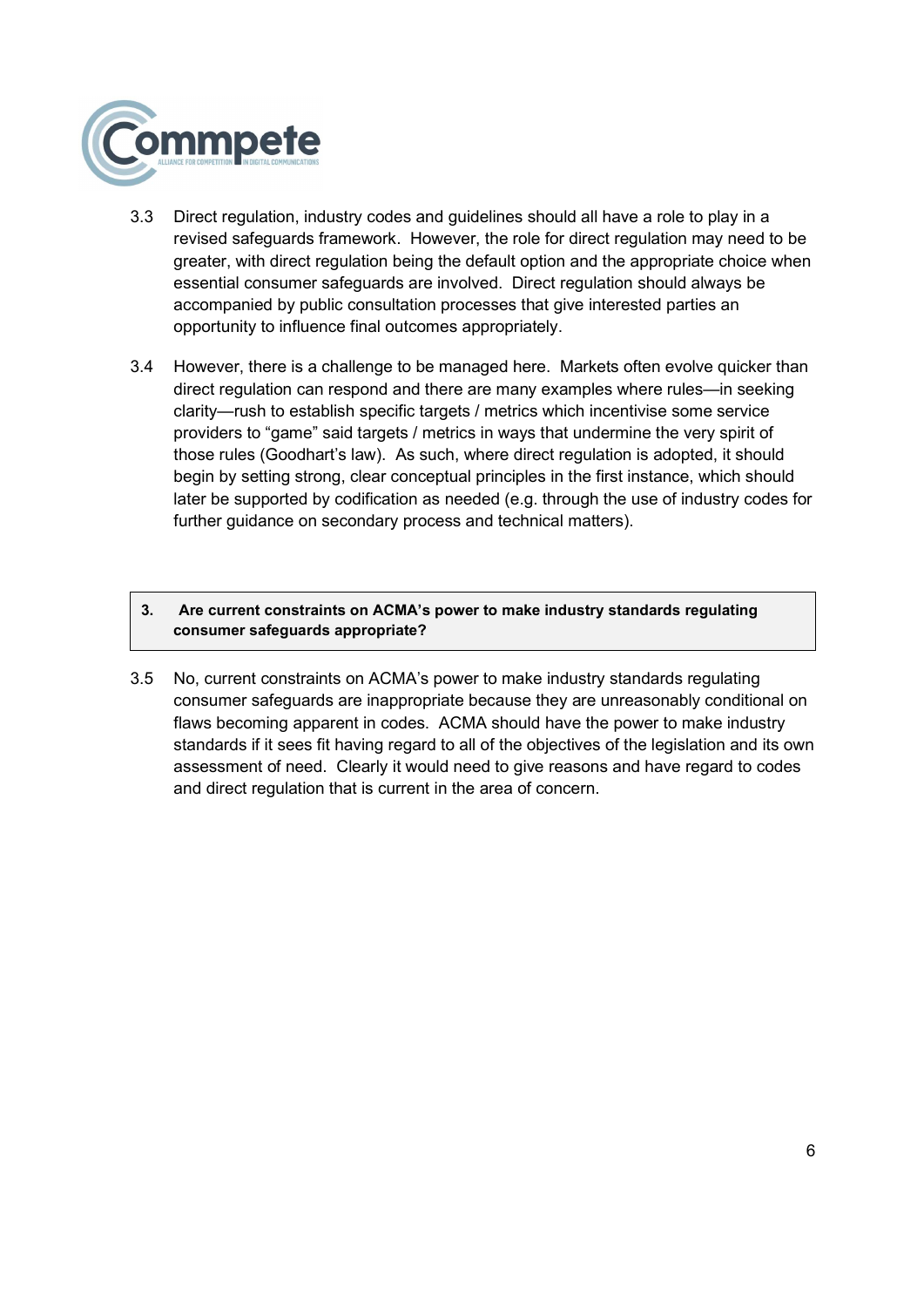

# 4 On Proposal 3

The essential telecommunications-specific consumer protection rules should be mandatory and directly enforceable by ACMA, and the enforcement options available should encourage compliance.

- ACMA should be able to directly enforce telecommunications-specific consumer protection rules.
- Code compliance should be mandatory if a code is registered by ACMA—a direction from ACMA to comply should no longer be required before infringement notices or pecuniary penalties can be invoked.
- More flexible and better calibrated enforcement options should be given to ACMA.
- ACMA should apply a risk-based approach to regulation, compliance and enforcement. Consistent with the Government's Regulator Performance Framework, ACMA will be an agile, timely and informed decision-maker and take actions which are targeted and commensurate with risk.
- ACMA should continue to communicate its compliance and enforcement priorities with industry and the public. It should work towards consolidating and simplifying how it communicates its consumer protection compliance priorities.

#### This proposal is based on the following principle:

**Principle 4:** The regulator should have appropriate powers and actively enforce consumer protection rules based on risk.

> Consumer protections will not be effective if the penalties available for breaches do not encourage compliance, and the rules are not actively enforced.

- 4.1 This proposal seems reasonable, subject to the following observations.
- 4.2 The current approach which requires a multi-step process is unnecessarily inefficient and ineffective. Direct enforcement is to be preferred. It is challengeable in the courts so there is no question of service providers losing the right to a judicial review if they require it in any particular case.
- 4.3 Whether code compliance should be mandatory once a code is registered needs to be further thought through. The industry might be discouraged from making codes or from including certain content if it knows that the code will be mandatory once registered. However, it is possible that suitable language (permissive or directory language rather than the language of mandatory obligation) in specific provisions of a code will have the effect of leaving some discretions with service providers that the industry wants to retain. In that case a code might be mandatory, meaning that it must be taken into account, but certain provisions may not be. It would be preferable to have a default arrangement whereby codes are mandatory once registered but that the ACMA may nominate certain sections as voluntary, or as voluntary pending review. This approach is well known and works well in standards-making. If the power is with the ACMA, then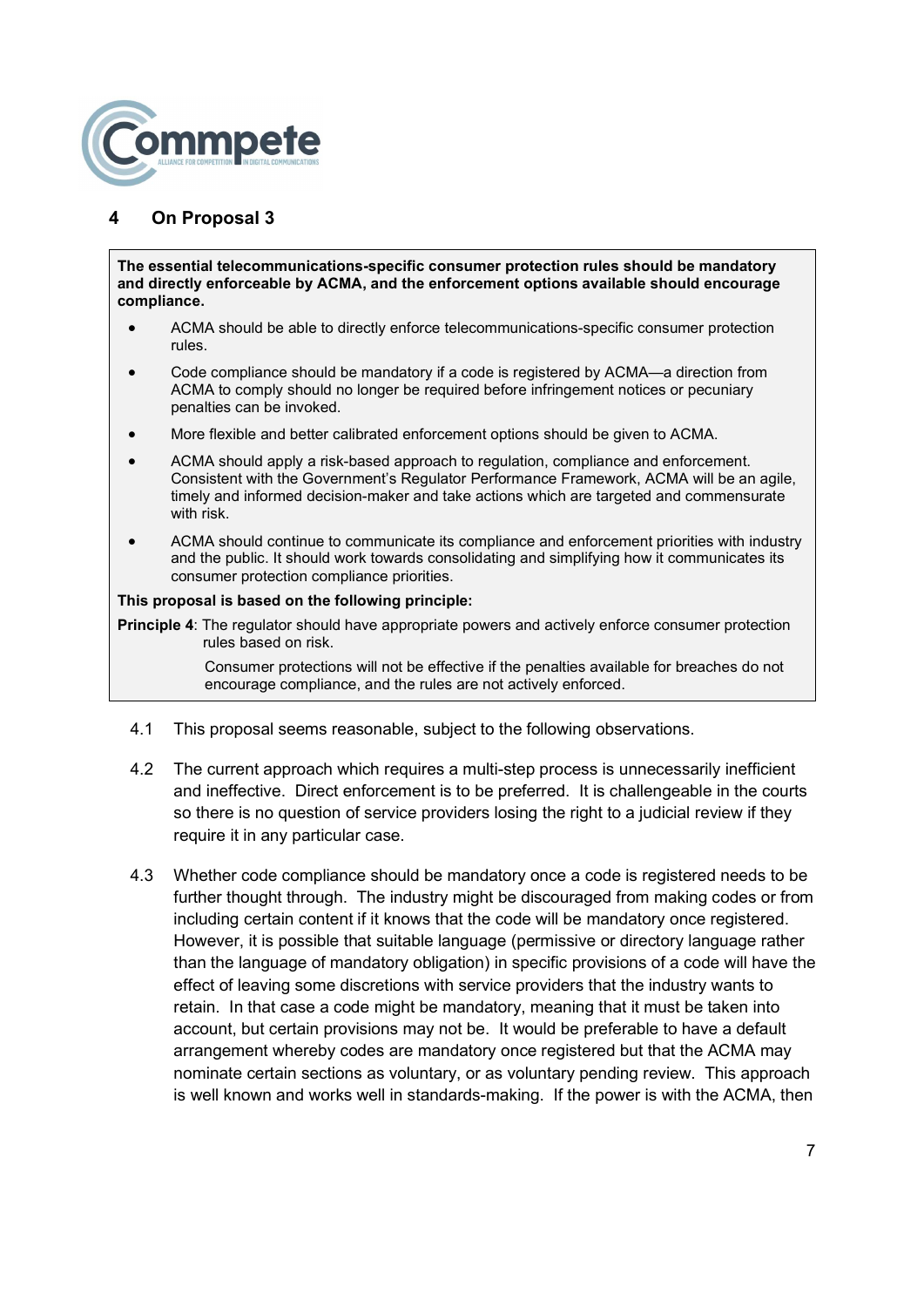

it will be open for the industry to make representations and put arguments why certain sections of a code should be voluntary. A rule of reason will prevail.

- 4.4 Yes, more flexible and better calibrated enforcement options should be given to ACMA.
- 4.5 The ACMA should apply a risk-based approach to regulation, compliance and enforcement. Risk-based means that the overall approach needs to take account of the apprehended risks of not acting or acting in different ways. This reinforces the notion that ACMA's powers of action should not be conditional on waiting for failure of codes or for problems to be clear and manifest.
- 4.6 The ACMA should continue to communicate its compliance and enforcement priorities with industry and the public, and yes, it should work towards consolidating and simplifying how it communicates its consumer protection compliance priorities. This seems to be self-evident.

## 5 On Proposal 4

The legacy obligations of declining relevance should be removed or adjusted as Telstra's legacy copper network is phased-out.

- Consistent with best practice regulation, outdated regulation should be removed or adjusted.
- The Department considers that free access to emergency services, number portability, calling line identification, and standard terms and conditions are enduring protections and should remain in place in direct regulation.
- The Department seeks views as to whether there is a continuing requirement for regulatory obligations covering pre-selection, the untimed local call obligation, directory assistance services, operator services, itemised billing, and powers to set price controls on Telstra.
- When revising or removing obligations, the needs of consumers with special requirements will be considered, including those with a disability or on low incomes.

## This proposal is based on the following principles:

Principle 5: Consumer protections should remain in place where they are of enduring importance but be removed or phased out if they no longer serve a purpose.

> Consumer protections are likely to be of enduring importance if they, for example, deliver outcomes in the areas of competition, access and participation, values and safeguards and the national interest.

Principle 6: Services should be available, accessible and affordable for all people in Australia. Telecommunications are essential services and connectivity is increasingly critical, and in some cases required, to interact with business and government. Consumers should be able to access a service regardless of personal attributes (physical, cognitive, cultural) and purchasing a service should not create undue hardship, particularly for people on low incomes.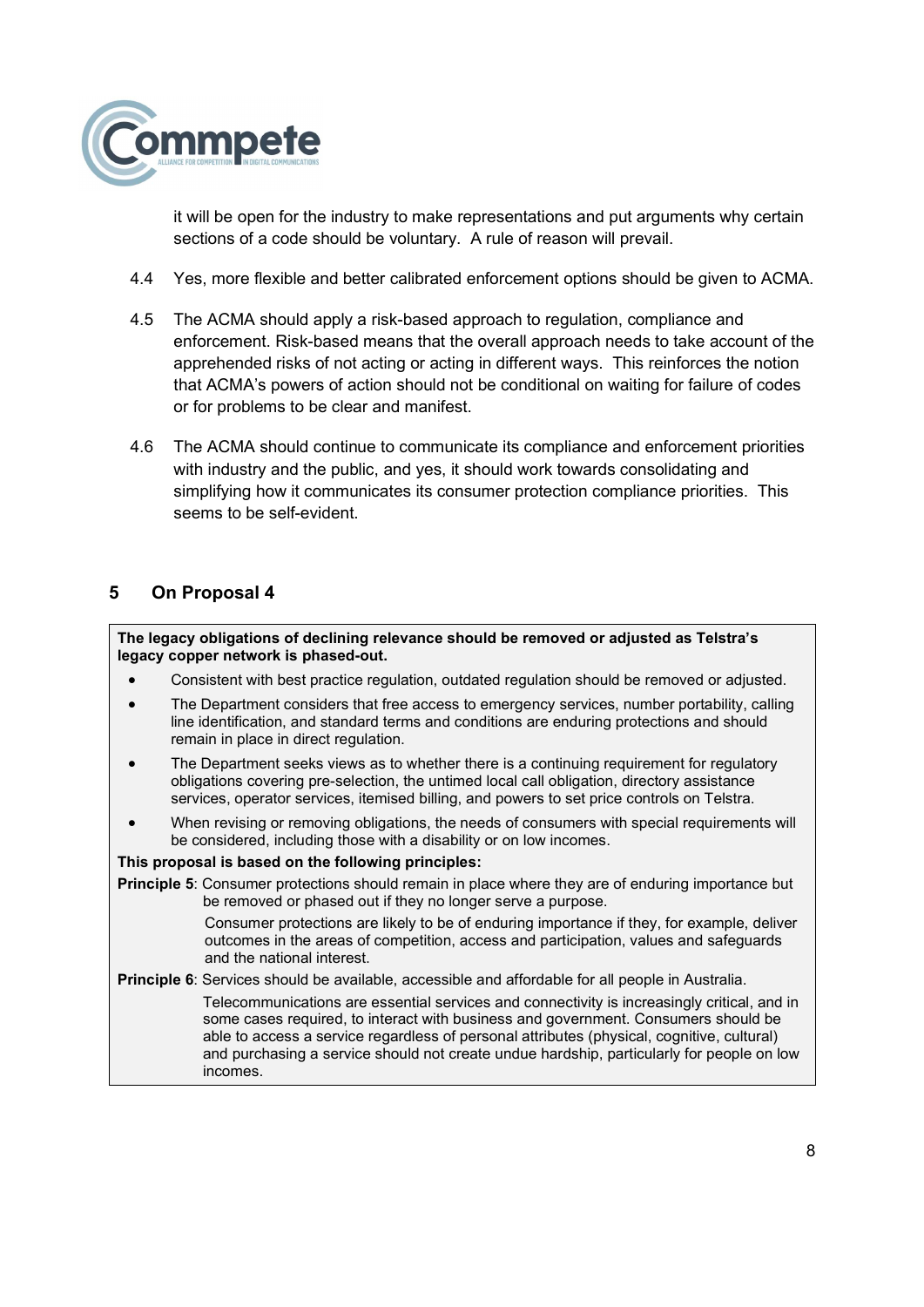

- 5.1 Outdated regulation should be removed because its continued appearance creates potential for confusion and distracts from the focus being sought with active and current regulation.
- 5.2 Commpete agrees that free access to emergency services, number portability, calling line identification, and standard terms and conditions are enduring protections and should remain in place in direct regulation. However, this list should not be regarded as being in any way exhaustive. They are simply clear examples of what should remain in direct regulation.
- 5.3 Each of the nominated legacy issues is dealt with in turn:
	- a) **pre-selection**: this obligation can be discharged at the earliest time, which might coincide, as the Department has noted, with the completed rollout of the NBN.
	- b) directory assistance services: this service is becoming less and less important for most consumers. Further analysis might enable the obligation to become more focussed to address needs that are not met through online services, such as access by vision-impaired and other disabled groups, or those requiring access to overseas numbers. It remains a further issue whether some of these uses might be better served via chargeable directory assistance services.
	- c) operator services: a similar approach needs to be taken here as in the case of directory assistance services. However, in this case there may be value in removing the service from the list of consumer protection obligations and leave it to individual service to decide what services they will provide, and also whether, in some cases, charges might be applied.
	- d) itemised billing: this should be offered on an as requested basis. Initially, perhaps, only items not covered by bundles and for which individual and separate charges are levied, might need be automatically itemised on bills.
	- e) powers to set price controls on Telstra: this should be removed as a specific obligation and replaced by a power that is linked to market dominance generally, whether by Telstra or any other service provider or group of service providers.
	- f) The untimed local call obligation: Commpete supports regulated instruments promoting access and affordability. The untimed local call gave effect to these principles achieved under the TCPSS Act, Part 4. This obligation has allowed all users of the Standard Telephone Service (STS) to pay a flat rate to make calls in their local call zone irrespective of their location across Australia.

Commpete agrees with the Department's view there is a diminished need for this obligation. Therefore it can be considered as a potential to grandfather in the future.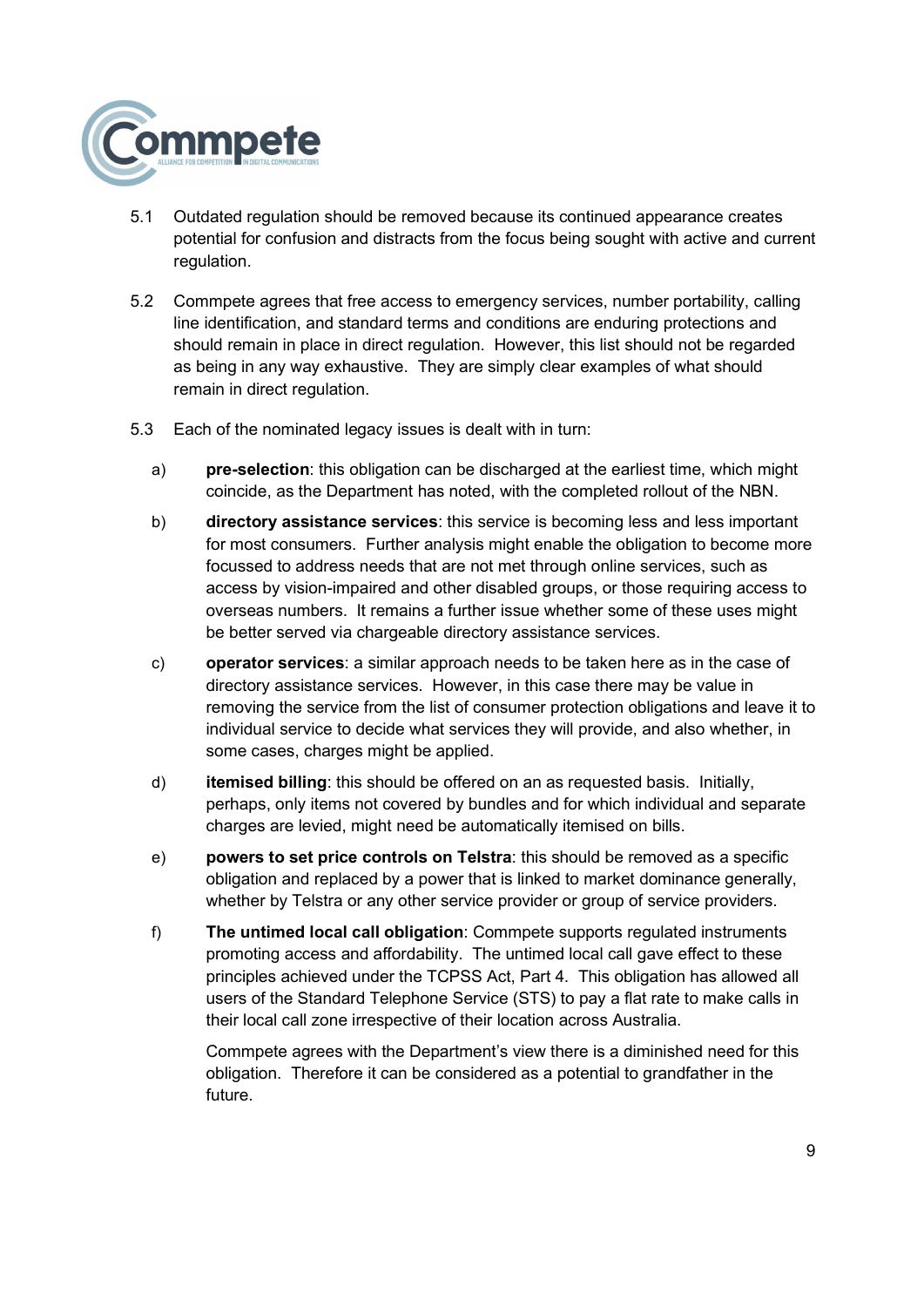

The original benefits to consumers and businesses of this obligation are arguably superseded. Most significantly this is a by-product market-based pricing whereby fixed voice and mobile plans include local calls within a fixed monthly cap. This pricing construct as seen in market trends is long established. It is highly unlikely there will be a reason to necessitate a market reversal of this in the future.

Commpete acknowledges the Department's comments that the creation of local call charging zones were a product of Telstra's copper network delivered at Exchange Service Areas (ESA). It must be noted however the untimed component of local call billing serves separate objectives which cannot be intertwined with the completion of the NBN build and removal of the copper network.

Commpete does not deem it appropriate to the set the timing of removal to coincide with the completed build of the NBN network earmarked for end 2020. There are ongoing user groups which will be adversely impacted should this occur. Examples include:

- consumers and businesses who have not yet been converted to service activation on NBN
- disadvantaged groups which still rely on basic voice usage and low use phone plans. These include for example; senior population and those who only require the NBN entry level data price tier suitable for low use voice.
- the vast number of smaller wholesale resellers which provide competition and choice in the market. These are likely to have untimed local calls embedded in their commercial contractual arrangements. The entrenchment of this obligation over many years suggests appropriate lead time is necessary to allow these to unravel.
- carrier interconnection agreements

Commpete supports simplification and continual review to ensure relevance of industry regulation. However, the existence of the above use cases suggests the removal of this obligation would need appropriate consideration and not changed in haste.

The co-existence of this obligation in parallel to the increased migration to the NBN is recommended. The continued existence of untimed local call obligation within TCPSS Act, Part 4 for a reasonable time period will not negate to the original goals to facilitate access and affordability. It could be argued the benefits of it is now limited to a smaller pool of beneficiaries.

Commpete does not support any gradual removal of the untimed local calls by geographic region. This would introduce significant billing complexity and resource burden within each companies billing systems to accurately administer. If untimed local calls were to be removed, then a complete removal at future set date is a more practical implementation approach.